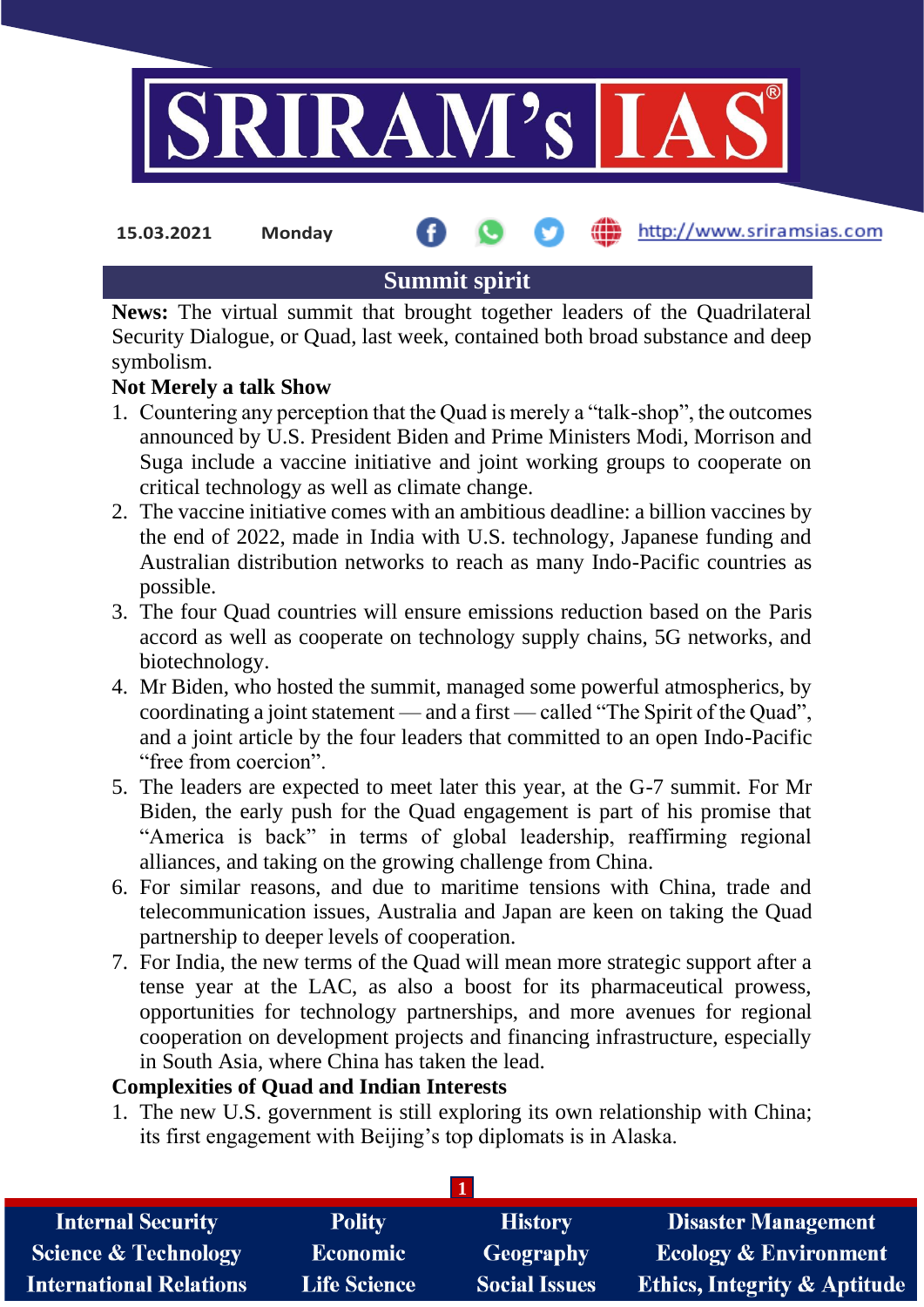

#### http://www.sriramsias.com **15.03.2021 Monday**

- 2. For Japan and Australia, China remains the biggest trading partner, a relationship that will only grow once the 15-nation RCEP kicks in.
- 3. India, given its own ties with China, sensitivities over ongoing LAC disengagement talks, and its other multilateral commitments at the BRICS and SCO groupings, also displayed caution in the Quad engagement, keeping the conversation focused on what Mr Modi called making the Quad a "force for global good" rather than pushing plans for a militaristic coalition.
- 4. In that sense, the Quad's new "summit avatar" has given India yet another string to its bow, broadening India's interests on its geopolitical horizons even further.

# **The job crunch and the growing fires of nativism**

**Bottom Line:** Unless States in India have the autonomy to create jobs, they will only resort to reserving existing jobs for locals

#### **Unemployment in Haryana:**

- 1. The Haryana government has recently passed legislation that mandates companies in Haryana to provide jobs to local Haryanvis first, before hiring people from outside the State.
- 2. The unemployment rate in Haryana is the highest of all States in India, as per data from the Centre for Monitoring Indian Economy, or CMIE.
- 3. A whopping 80% of women in Haryana who want to work cannot find a job. More than half of all graduates in Haryana are jobless. The jobs situation in Haryana is staggeringly dismal.
- 4. Haryana is not alone in this quandary. The cabinet of the government of Jharkhand approved similar legislation to reserve jobs for Jharkhand residents. Many states in India have embarked on this nativism adventure to protect the interests of the vast number of their jobless locals.

### **The inability of states to create new jobs**

The creation of new jobs is not entirely in the control of State governments. It is a complex interplay of a multitude of factors.

### **States and key parameters**

1. Job creation is obviously an outcome of the performance of the larger economy. Let's say, the American giant retailer, Amazon, believes that the Indian economy is poised to grow robustly, it may choose to expand its

| <b>Internal Security</b>        | <b>Polity</b>       | <b>History</b>       | <b>Disaster Management</b>              |  |  |
|---------------------------------|---------------------|----------------------|-----------------------------------------|--|--|
| <b>Science &amp; Technology</b> | <b>Economic</b>     | Geography            | <b>Ecology &amp; Environment</b>        |  |  |
| <b>International Relations</b>  | <b>Life Science</b> | <b>Social Issues</b> | <b>Ethics, Integrity &amp; Aptitude</b> |  |  |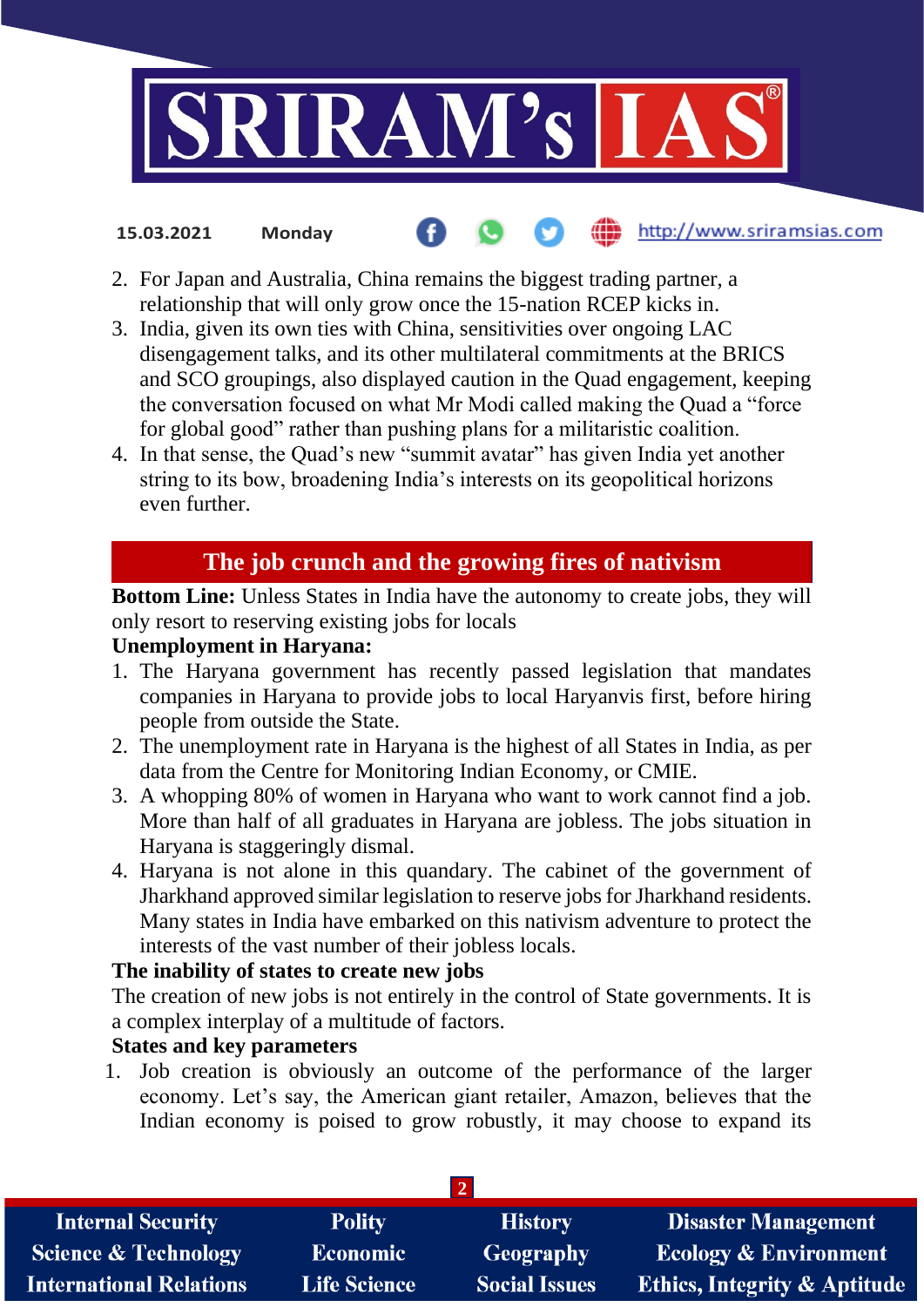

#### http://www.sriramsias.com **15.03.2021 Monday**

operations in India. The State governments can compete to lure Amazon to their State and help create new jobs.

- 2. Ostensibly, Amazon needs abundant high quality skilled and unskilled labour, land at affordable prices, uninterrupted supply of electricity, water and other such 'ease of business' facilities for its expansion.
- 3. State governments in India can theoretically compete with each other on these parameters to attract Amazon to set up operations in their State.
- 4. Further, any tax advantages that a particular State can provide vis-à-vis others will increase its attractiveness for Amazon.

#### **Critical factors**

- 1. An elected State government can certainly, during its five-year tenure, attempt to provide high-quality local infrastructure to attract new businesses. State governments also have the ability to provide land at affordable prices or for free to attract investments.
- 2. However, the availability of skilled local labour is a function of many decades of social progress of the State and cannot be retooled immediately.
- 3. After the introduction of the Goods and Services Tax (GST), State governments in India have lost their fiscal autonomy and have no powers to provide any tax concessions to businesses.
- 4. So, while State governments have the ability to use land and local infrastructure as tools to attract businesses, they do not have control over the immediate availability of skilled manpower or to use taxes as a tool to lure.
- 5. But, beyond all these, the most critical factor in the choice of a location for a large business is what economists term as the 'agglomeration effect' — the ecosystem of the supply chain, talent, good living conditions and so on.
- 6. A State with an already well-established network of suppliers, people, schools, etc. are at a greater advantage to attract even more businesses than the States that are left behind.
- 7. Put simply, if Amazon's competitor Walmart is already established in Karnataka, then there is a greater incentive for Amazon to also locate itself in Karnataka to take advantage of the established ecosystem. This leads to a cycle of the more prosperous States growing even faster at the expense of the lagging States.

| <b>Internal Security</b>        | <b>Polity</b>       | <b>History</b>       | <b>Disaster Management</b>              |  |  |  |
|---------------------------------|---------------------|----------------------|-----------------------------------------|--|--|--|
| <b>Science &amp; Technology</b> | <b>Economic</b>     | <b>Geography</b>     | <b>Ecology &amp; Environment</b>        |  |  |  |
| <b>International Relations</b>  | <b>Life Science</b> | <b>Social Issues</b> | <b>Ethics, Integrity &amp; Aptitude</b> |  |  |  |